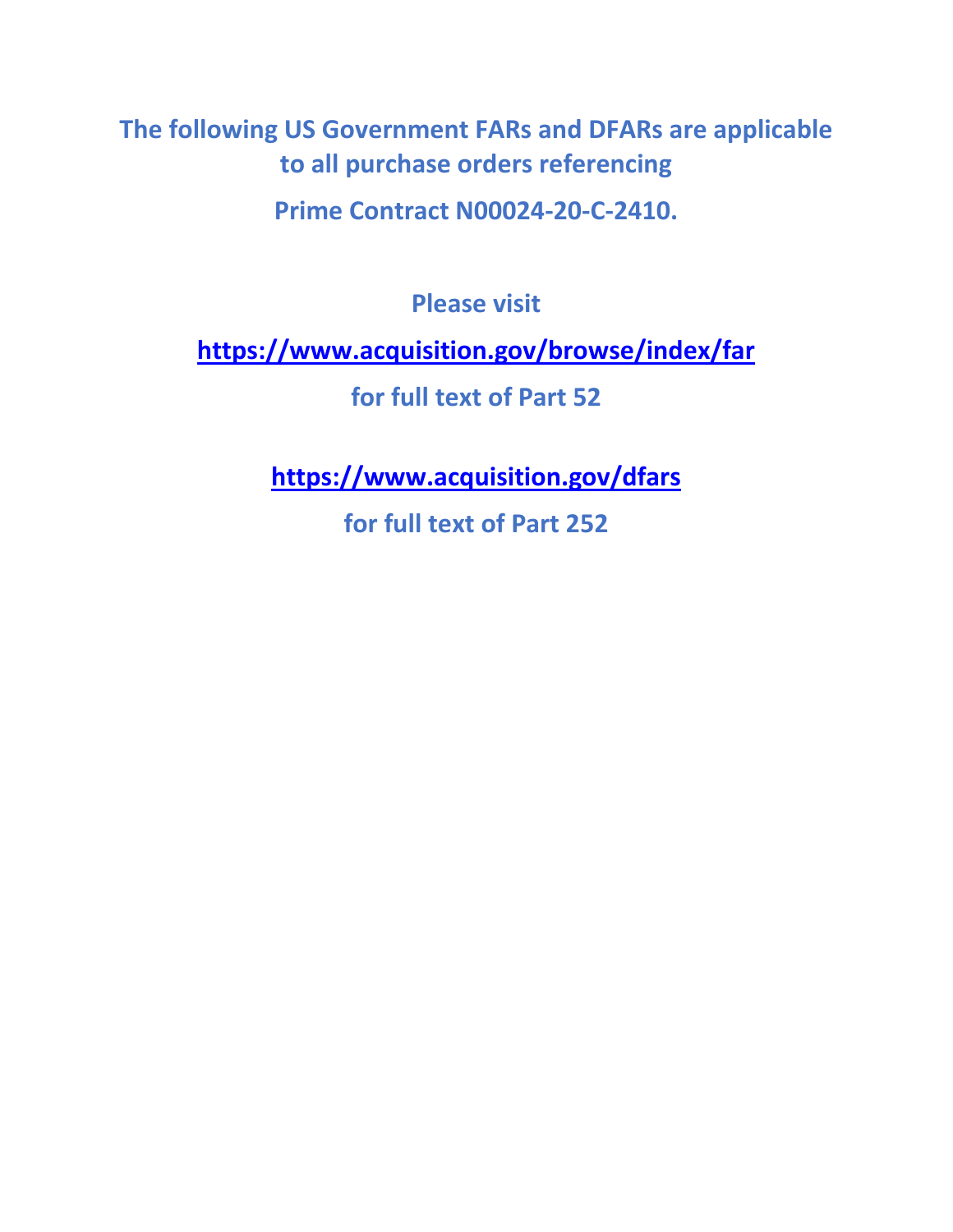## CLAUSES INCORPORATED BY REFERENCE

| 52.202-1               | Definitions                                                                            | <b>NOV 2013</b>                    |
|------------------------|----------------------------------------------------------------------------------------|------------------------------------|
| 52.203-3               | <b>Gratuities</b>                                                                      | APR 1984                           |
| 52.203-5               | <b>Covenant Against Contingent Fees</b>                                                | <b>MAY 2014</b>                    |
| 52.203-6               | Restrictions On Subcontractor Sales To The Government                                  | <b>SEP 2006</b>                    |
| 52.203-7               | <b>Anti-Kickback Procedures</b>                                                        | <b>MAY 2014</b>                    |
| 52.203-8               | Cancellation, Rescission, and Recovery of Funds for Illegal or MAY 2014                |                                    |
|                        | <b>Improper Activity</b>                                                               |                                    |
| 52.203-10              | Price Or Fee Adjustment For Illegal Or Improper Activity                               | <b>MAY 2014</b>                    |
| 52.203-12              | Limitation On Payments To Influence Certain Federal                                    | <b>OCT 2010</b>                    |
|                        | <b>Transactions</b>                                                                    |                                    |
| 52.203-13              | <b>Contractor Code of Business Ethics and Conduct</b>                                  | <b>OCT 2015</b>                    |
| 52.203-17              | Contractor Employee Whistleblower Rights and Requirement APR 2014                      |                                    |
|                        | To Inform Employees of Whistleblower Rights                                            |                                    |
| 52.203-19              | Prohibition on Requiring Certain Internal Confidentiality                              | <b>JAN 2017</b>                    |
|                        | <b>Agreements or Statements</b>                                                        |                                    |
| 52.204-4               | Printed or Copied Double-Sided on Postconsumer Fiber<br><b>Content Paper</b>           | <b>MAY 2011</b>                    |
| 52.204-10              | Reporting Executive Compensation and First-Tier<br><b>Subcontract Awards</b>           | <b>OCT 2018</b>                    |
| 52.204-13              | System for Award Management Maintenance                                                | <b>OCT 2018</b>                    |
| 52.204-25              | Prohibition on Contracting for Certain Telecommunications                              | <b>AUG 2019</b>                    |
|                        | and Video Surveillance Services or Equipment.                                          |                                    |
| 52.204-18              | Commercial and Government Entity Code Maintenance                                      | <b>JUL 2016</b>                    |
| 52.204-19              | Incorporation by Reference of Representations and                                      | <b>DEC 2014</b>                    |
|                        | Certifications.                                                                        |                                    |
| 52.204-21              | Basic Safeguarding of Covered Contractor Information<br>Systems                        | <b>JUN 2016</b>                    |
| 52.204-23              | Prohibition on Contracting for Hardware, Software, and                                 | <b>JUL 2018</b>                    |
|                        | Services Developed or Provided by Kaspersky Lab and Other                              |                                    |
|                        | Covered Entities.                                                                      |                                    |
| 52.209-6               | Protecting the Government's Interest When Subcontracting                               | <b>OCT 2015</b>                    |
|                        | With Contractors Debarred, Suspended, or Proposed for                                  |                                    |
|                        | Debarment                                                                              |                                    |
| 52.209-9               | Updates of Publicly Available Information Regarding                                    | <b>OCT 2018</b>                    |
|                        | <b>Responsibility Matters</b>                                                          |                                    |
| 52.209-10              | Prohibition on Contracting With Inverted Domestic                                      | <b>NOV 2015</b>                    |
|                        | Corporations                                                                           |                                    |
| 52.210-1               | Market Research                                                                        | APR 2011                           |
| 52.211-5               | <b>Material Requirements</b>                                                           | <b>AUG 2000</b>                    |
| 52.211-15              | Defense Priority And Allocation Requirements                                           | <b>APR 2008</b>                    |
| 52.215-2               | Audit and Records--Negotiation                                                         | <b>OCT 2010</b>                    |
| 52.215-8               | Order of Precedence--Uniform Contract Format                                           | <b>OCT 1997</b>                    |
| 52.215-10              | Price Reduction for Defective Certified Cost or Pricing Data                           | AUG 2011                           |
| 52.215-11              | Price Reduction for Defective Certified Cost or Pricing Data--AUG 2011                 |                                    |
|                        | <b>Modifications</b>                                                                   |                                    |
| 52.215-12              | Subcontractor Certified Cost or Pricing Data                                           | <b>OCT 2010</b>                    |
| 52.215-13 (Dev)        | Subcontractor Certified Cost or Pricing Data - Modifications                           | <b>JUL 2018</b>                    |
|                        | (Deviation 2018-O0015)                                                                 |                                    |
| 52.215-14 Alt I        | Integrity of Unit Prices (Oct 2010) - Alternate I                                      | <b>OCT 1997</b>                    |
| 52.215-15<br>52.215-17 | Pension Adjustments and Asset Reversions<br>Waiver of Facilities Capital Cost of Money | <b>OCT 2010</b><br><b>OCT 1997</b> |
|                        |                                                                                        |                                    |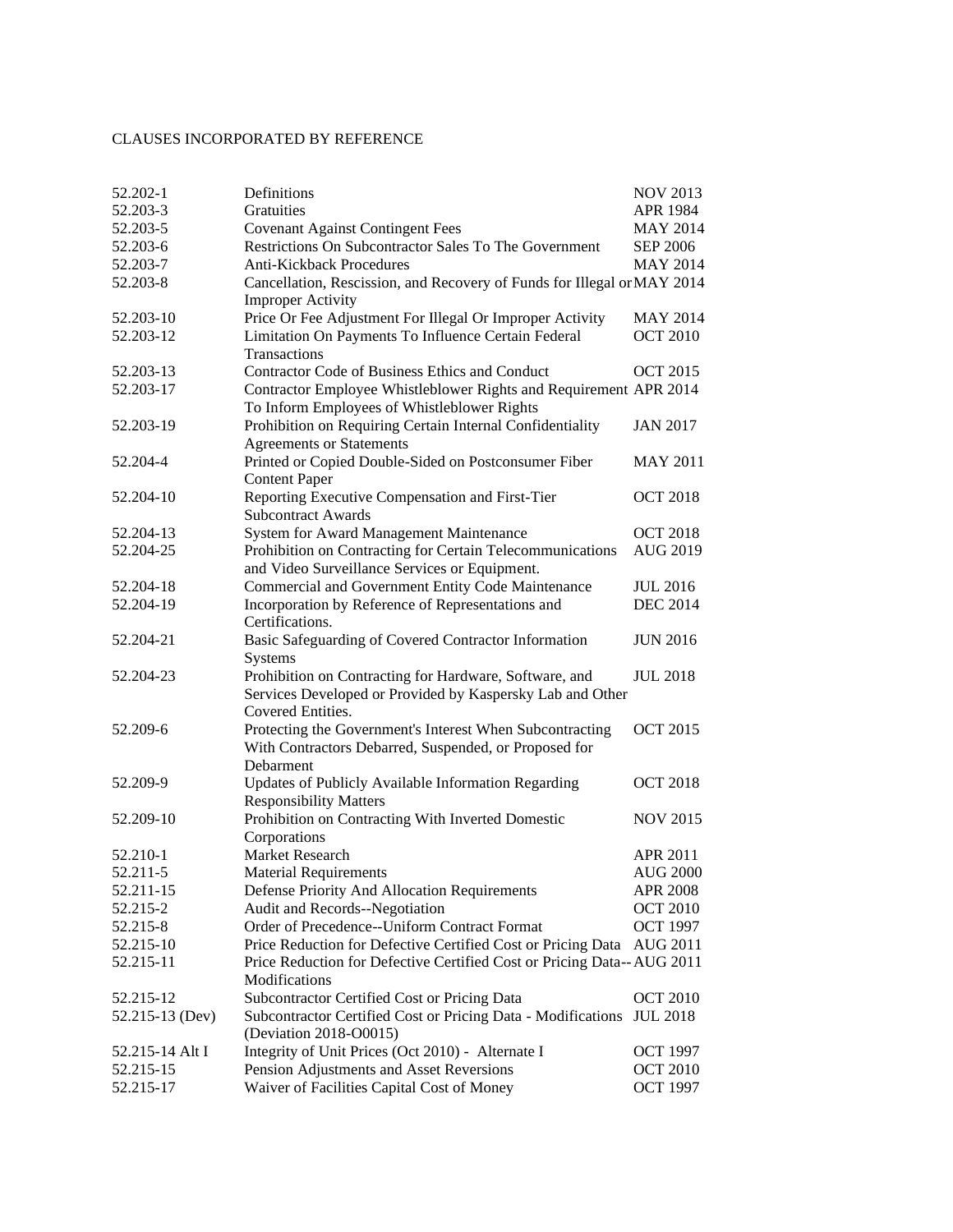| 52.215-18            | Reversion or Adjustment of Plans for Postretirement Benefits JUL 2005 |                             |
|----------------------|-----------------------------------------------------------------------|-----------------------------|
|                      | (PRB) Other than Pensions                                             |                             |
| 52.215-19            | Notification of Ownership Changes                                     | <b>OCT 1997</b>             |
| 52.215-21            | Requirements for Certified Cost or Pricing Data and Data              | <b>OCT 2010</b>             |
|                      | Other Than Certified Cost or Pricing Data -- Modifications            |                             |
| 52.215-23            | Limitations on Pass-Through Charges                                   | <b>OCT 2009</b>             |
| 52.216-7             | Allowable Cost And Payment                                            | AUG 2018                    |
| 52.219-8             | <b>Utilization of Small Business Concerns</b>                         | <b>OCT 2018</b>             |
| 52.219-28            | Post-Award Small Business Program Rerepresentation                    | <b>JUL 2013</b>             |
| 52.222-3             | <b>Convict Labor</b>                                                  | <b>JUN 2003</b>             |
| 52.222-19            | Child Labor -- Cooperation with Authorities and Remedies              | <b>OCT 2019</b>             |
| 52.222-20            | Contracts for Materials, Supplies, Articles, and Equipment            | <b>MAY 2014</b>             |
|                      | Exceeding \$15,000                                                    |                             |
| 52.222-21            | Prohibition Of Segregated Facilities                                  | APR 2015                    |
| 52.222-26            | <b>Equal Opportunity</b>                                              | <b>SEP 2016</b>             |
| 52.222-35            | <b>Equal Opportunity for Veterans</b>                                 | <b>OCT 2015</b>             |
| 52.222-36            | Equal Opportunity for Workers with Disabilities                       | <b>JUL 2014</b>             |
| 52.222-37            | <b>Employment Reports on Veterans</b>                                 | <b>FEB 2016</b>             |
| 52.222-40            | Notification of Employee Rights Under the National Labor              | <b>DEC 2010</b>             |
|                      | <b>Relations Act</b>                                                  |                             |
| 52.222-50            | <b>Combating Trafficking in Persons</b>                               | <b>JAN 2019</b>             |
| 52.222-54            | <b>Employment Eligibility Verification</b>                            | <b>OCT 2015</b>             |
| 52.223-6             | Drug-Free Workplace                                                   | <b>MAY 2001</b>             |
| 52.223-18            | Encouraging Contractor Policies To Ban Text Messaging                 | <b>AUG 2011</b>             |
|                      | While Driving                                                         |                             |
| 52.225-13            | <b>Restrictions on Certain Foreign Purchases</b>                      | <b>JUN 2008</b>             |
| 52.227-1             | Authorization and Consent                                             | <b>DEC 2007</b>             |
| 52.227-2             | Notice And Assistance Regarding Patent And Copyright                  | <b>DEC 2007</b>             |
|                      | Infringement                                                          |                             |
| 52.227-10            | Filing Of Patent Applications--Classified Subject Matter              | <b>DEC 2007</b>             |
| 52.228-7             | Insurance--Liability To Third Persons                                 | <b>MAR 1996</b>             |
| 52.232-17            | Interest                                                              | <b>MAY 2014</b>             |
| 52.232-20            | <b>Limitation Of Cost</b>                                             | APR 1984                    |
| 52.232-22            | <b>Limitation Of Funds</b>                                            | APR 1984                    |
| 52.232-23            | <b>Assignment Of Claims</b>                                           | <b>MAY 2014</b>             |
| 52.232-25            | Prompt Payment                                                        | <b>JAN 2017</b>             |
| 52.232-33            | Payment by Electronic Funds Transfer--System for Award                | <b>OCT 2018</b>             |
|                      | Management                                                            |                             |
| 52.232-39            | Unenforceability of Unauthorized Obligations                          | <b>JUN 2013</b>             |
| 52.232-40            | Providing Accelerated Payments to Small Business                      | <b>DEC 2013</b>             |
|                      | Subcontractors                                                        |                             |
| 52.233-1             | Disputes                                                              | <b>MAY 2014</b>             |
| 52.233-3 Alt I       | Protest After Award (Aug 1996) - Alternate I                          | <b>JUN 1985</b>             |
| 52.233-4             | Applicable Law for Breach of Contract Claim                           | <b>OCT 2004</b>             |
| 52.242-1             | Notice of Intent to Disallow Costs                                    | APR 1984                    |
| 52.242-2             | <b>Production Progress Reports</b>                                    | APR 1991                    |
| 52.242-3             | Penalties for Unallowable Costs                                       | <b>MAY 2014</b>             |
| 52.242-4             | <b>Certification of Final Indirect Costs</b>                          | <b>JAN 1997</b>             |
| 52.242-13            | Bankruptcy                                                            | <b>JUL 1995</b>             |
| 52.243-2             | Changes--Cost-Reimbursement                                           | AUG 1987                    |
| 52.243-6             | <b>Change Order Accounting</b>                                        | APR 1984                    |
| 52.244-5             | Competition In Subcontracting                                         | <b>DEC</b> 1996             |
| 52.244-6             | <b>Subcontracts for Commercial Items</b>                              | AUG 2019                    |
|                      |                                                                       |                             |
| 52.245-1<br>52.245-9 | <b>Government Property</b>                                            | <b>JAN 2017</b><br>APR 2012 |
|                      | Use And Charges                                                       |                             |
| 52.246-24            | Limitation Of Liability--High-Value Items                             | <b>FEB 1997</b>             |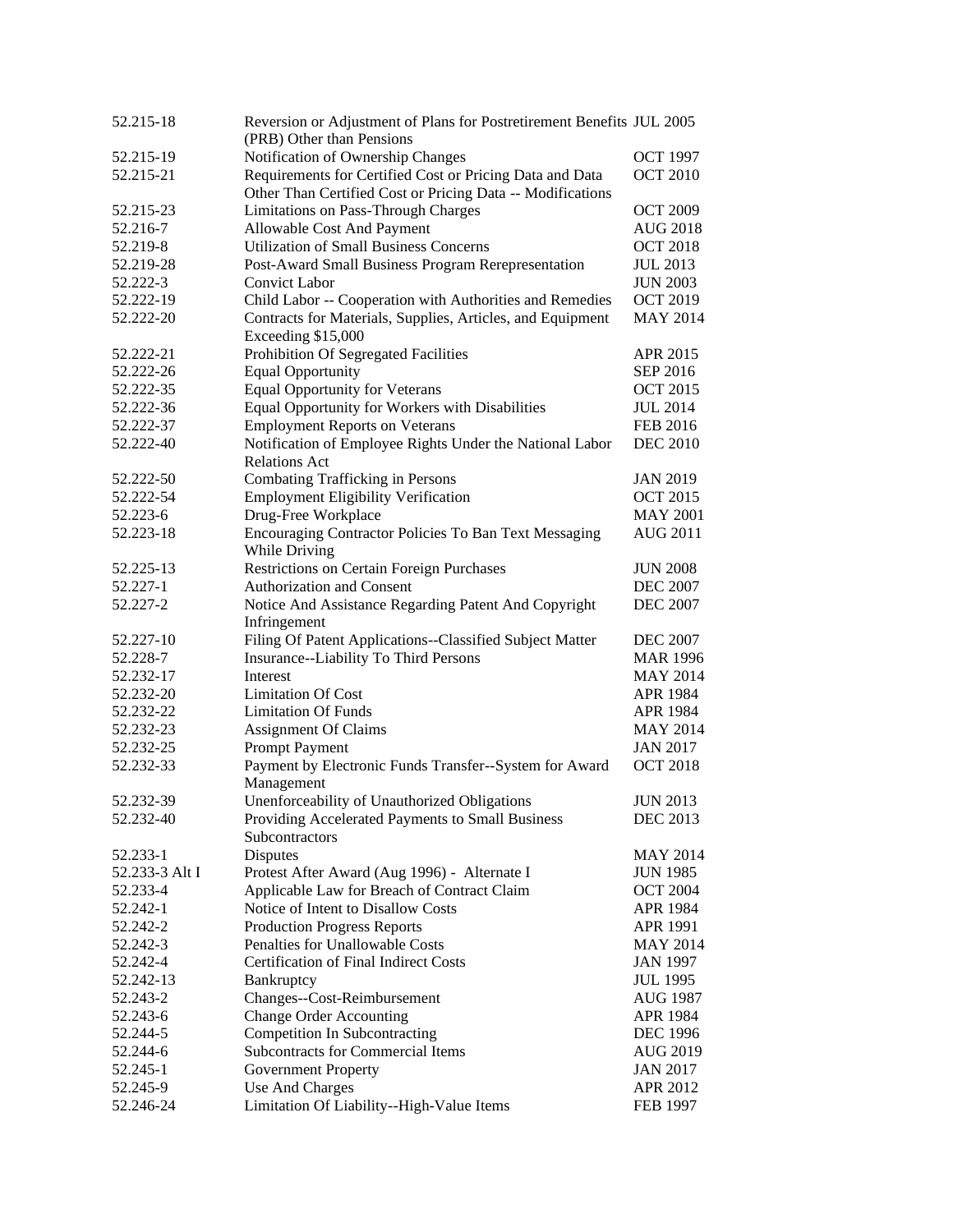| 52.249-6     | Termination (Cost Reimbursement)                                                                                      | <b>MAY 2004</b> |
|--------------|-----------------------------------------------------------------------------------------------------------------------|-----------------|
| 52.249-14    | <b>Excusable Delays</b>                                                                                               | APR 1984        |
| 252.203-7000 | Requirements Relating to Compensation of Former DoD<br>Officials                                                      | SEP 2011        |
| 252.203-7001 | Prohibition On Persons Convicted of Fraud or Other Defense-DEC 2008<br><b>Contract-Related Felonies</b>               |                 |
| 252.203-7002 | Requirement to Inform Employees of Whistleblower Rights                                                               | SEP 2013        |
| 252.203-7003 | Agency Office of the Inspector General                                                                                | <b>AUG 2019</b> |
| 252.203-7004 | Display of Hotline Posters                                                                                            | AUG 2019        |
| 252.204-7000 | Disclosure Of Information                                                                                             | <b>OCT 2016</b> |
| 252.204-7002 | Payment For Subline Items Not Separately Priced                                                                       | <b>DEC 1991</b> |
| 252.204-7003 | Control Of Government Personnel Work Product                                                                          | APR 1992        |
| 252.204-7009 | Limitations on the Use or Disclosure of Third-Party                                                                   | <b>OCT 2016</b> |
|              | Contractor Reported Cyber Incident Information                                                                        |                 |
| 252.204-7012 | Safeguarding Covered Defense Information and Cyber<br><b>Incident Reporting</b>                                       | <b>OCT 2016</b> |
| 252.204-7015 | Notice of Authorized Disclosure of Information for Litigation MAY 2016<br>Support                                     |                 |
| 252.205-7000 | Provision Of Information To Cooperative Agreement Holders DEC 1991                                                    |                 |
| 252.209-7004 | Subcontracting With Firms That Are Owned or Controlled By MAY 2019                                                    |                 |
|              | The Government of a Country that is a State Sponsor of<br>Terrorism                                                   |                 |
| 252.211-7005 | Substitutions for Military or Federal Specifications and                                                              | <b>NOV 2005</b> |
|              | Standards                                                                                                             |                 |
| 252.211-7007 | Reporting of Government-Furnished Property                                                                            | <b>AUG 2012</b> |
| 252.211-7008 | Use of Government-Assigned Serial Numbers                                                                             | <b>SEP 2010</b> |
| 252.215-7002 | <b>Cost Estimating System Requirements</b>                                                                            | <b>DEC 2012</b> |
| 252.222-7006 | Restrictions on the Use of Mandatory Arbitration Agreements DEC 2010                                                  |                 |
| 252.223-7004 | Drug Free Work Force                                                                                                  | <b>SEP 1988</b> |
| 252.225-7001 | Buy American And Balance Of Payments Program-- Basic                                                                  | <b>DEC 2017</b> |
| 252.225-7002 | Qualifying Country Sources As Subcontractors                                                                          | <b>DEC 2017</b> |
| 252.225-7008 | Restriction on Acquisition of Specialty Metals                                                                        | <b>MAR 2013</b> |
| 252.225-7009 | Restriction on Acquisition of Certain Articles Containing                                                             | <b>OCT 2014</b> |
|              | <b>Specialty Metals</b>                                                                                               |                 |
| 252.225-7012 | Preference For Certain Domestic Commodities                                                                           | <b>DEC 2017</b> |
| 252.225-7031 | Secondary Arab Boycott Of Israel                                                                                      | <b>JUN 2005</b> |
| 252.225-7048 | <b>Export-Controlled Items</b>                                                                                        | <b>JUN 2013</b> |
| 252.226-7001 | Utilization of Indian Organizations and Indian-Owned                                                                  | APR 2019        |
|              | Economic Enterprises, and Native Hawaiian Small Business                                                              |                 |
|              | Concerns                                                                                                              |                 |
| 252.227-7017 | Identification and Assertion of Use, Release, or Disclosure<br>Restrictions                                           | <b>JAN 2011</b> |
| 252.227-7018 | Rights in Noncommercial Technical Data and Computer<br>Software--Small Business Innovation Research (SBIR)<br>Program | <b>FEB 2014</b> |
| 252.227-7025 | Limitations on the Use or Disclosure of Government-                                                                   | <b>MAY 2013</b> |
|              | Furnished Information Marked with Restrictive Legends                                                                 |                 |
| 252.227-7027 | Deferred Ordering Of Technical Data Or Computer Software APR 1988                                                     |                 |
| 252.227-7028 | Technical Data or Computer Software Previously Delivered<br>to the Government                                         | <b>JUN 1995</b> |
| 252.231-7000 | <b>Supplemental Cost Principles</b>                                                                                   | <b>DEC 1991</b> |
| 252.232-7010 | Levies on Contract Payments                                                                                           | <b>DEC 2006</b> |
| 252.242-7006 | <b>Accounting System Administration</b>                                                                               | FEB 2012        |
| 252.243-7002 | Requests for Equitable Adjustment                                                                                     | <b>DEC 2012</b> |
| 252.244-7000 | <b>Subcontracts for Commercial Items</b>                                                                              | <b>JUN 2013</b> |
| 252.244-7001 | <b>Contractor Purchasing System Administration</b>                                                                    | <b>MAY 2014</b> |